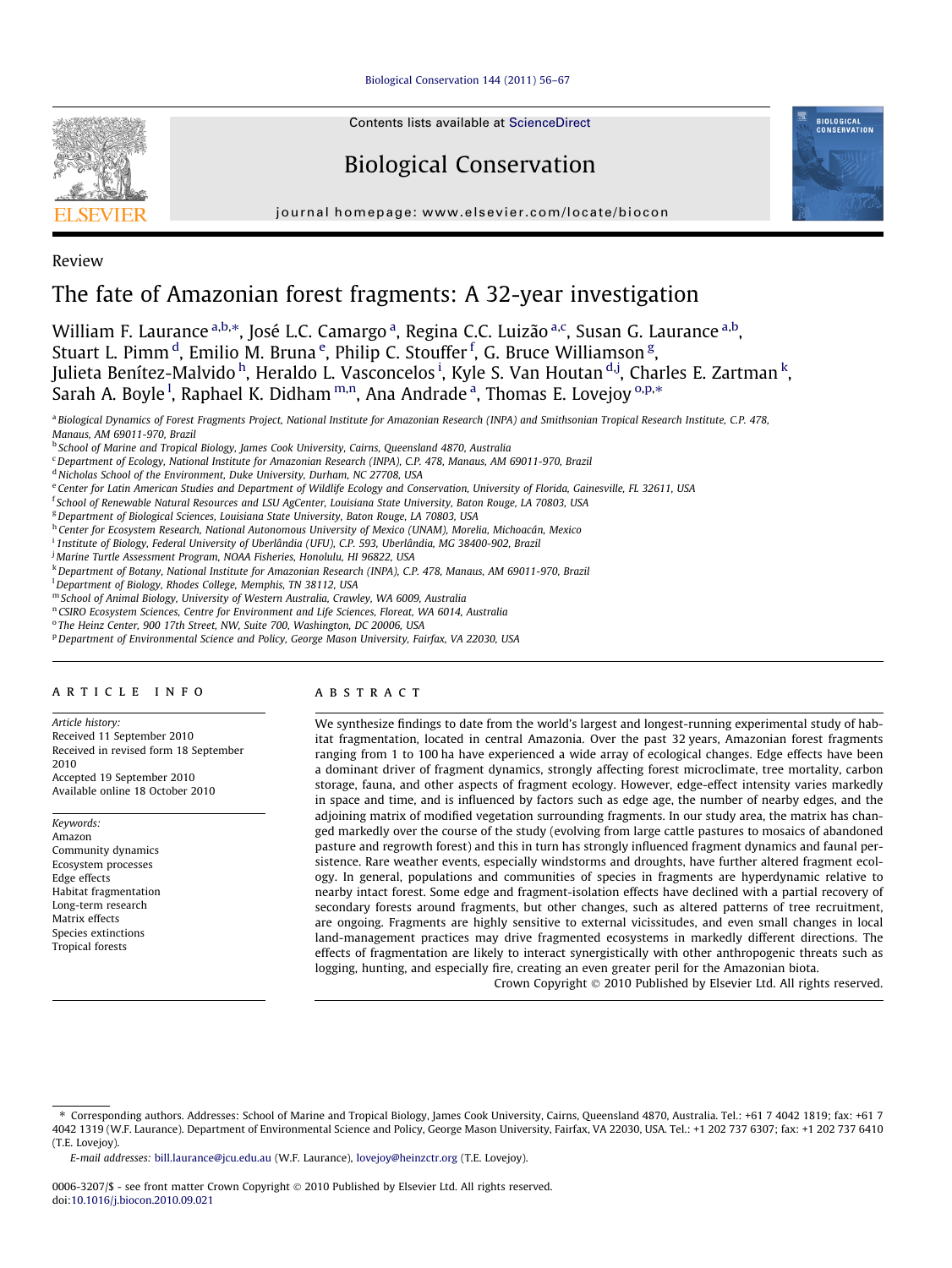#### Contents

| 1 <sub>1</sub>   |       |  |
|------------------|-------|--|
| 2.               |       |  |
| 3.               |       |  |
|                  | 3.1.  |  |
|                  | 3.2.  |  |
| $\overline{4}$ . |       |  |
|                  | 4.1.  |  |
|                  | 4.2.  |  |
|                  | 4.3.  |  |
|                  | 4.4.  |  |
| 5.               |       |  |
|                  | 5.1.  |  |
|                  | 5.2.  |  |
| 6.               |       |  |
|                  | 6.1.  |  |
|                  | 6.2.  |  |
|                  | 6.3.  |  |
| 7 <sub>1</sub>   |       |  |
|                  | 7.1.  |  |
|                  | 7.2.  |  |
| 8.               |       |  |
|                  | 8.1.  |  |
|                  | 8.2.  |  |
|                  | 8.3.  |  |
|                  | 8.4.  |  |
| 9.               |       |  |
|                  | 9.1.  |  |
|                  | 9.2.  |  |
|                  |       |  |
|                  | 10.1. |  |
|                  | 10.2. |  |
|                  | 10.3. |  |
|                  |       |  |
|                  |       |  |
|                  |       |  |
|                  |       |  |

# 1. Introduction

The rapid loss and fragmentation of old-growth forests are among the greatest threats to tropical biodiversity [\(Lovejoy et al.,](#page-11-0) [1986; Sodhi et al., 2004; Laurance and Peres, 2006\)](#page-11-0). More than half of all surviving tropical forest occurs in the Amazon Basin, which is being seriously altered by large-scale agriculture ([Fearnside, 2001;](#page-10-0) [Gibbs et al., 2010\)](#page-10-0), industrial logging ([Asner et al., 2005\)](#page-9-0), proliferating roads ([Laurance et al., 2001a; Killeen, 2007](#page-10-0)), and oil and gas developments [\(Finer et al., 2008](#page-10-0)).

The exploitation of Amazonia is driving forest fragmentation on a vast spatial scale. By the early 1990s, the area of Amazonian forest that was fragmented (<100  $\text{km}^2$ ) or vulnerable to edge effects (<1 km from edge) was over 150% greater than the area that had been deforested ([Skole and Tucker, 1993\)](#page-11-0). From 1999 to 2002, deforestation and logging in Brazilian Amazonia respectively created  $\sim$ 32,000 and  $\sim$ 38,000 km of new forest edge annually ([Broadbent et al., 2008](#page-9-0)). Prevailing land uses in Amazonia, such as cattle ranching and small-scale farming, produce landscapes dominated by small (<400 ha) and irregularly shaped forest fragments [\(Cochrane and Laurance, 2002; Broadbent et al., 2008](#page-10-0)). Such fragments are highly vulnerable to edge effects, fires, and other deleterious consequences of forest fragmentation [\(Laurance et al.,](#page-10-0) [2002; Barlow et al., 2006; Cochrane and Laurance, 2008\)](#page-10-0).

Starting in 1979, the Biological Dynamics of Forest Fragments Project (BDFFP) has been assessing the impacts of fragmentation on the Amazon rainforest and biota ([Lovejoy et al., 1986; Bierregaard](#page-11-0) [et al., 1992; Pimm, 1998; Laurance et al., 2002](#page-11-0)). Today, 32 years later, it is the world's largest and longest-running experimental study of habitat fragmentation, as well as one of the most highly cited ecological investigations ever conducted [\(Gardner et al., 2009; Peres et al.,](#page-10-0) [2010](#page-10-0)). As of October 2010, BDFFP researchers had produced 562 publications and 143 completed graduate theses [\(http://pdbff.inpa.](http://pdbff.inpa.gov.br) [gov.br\)](http://pdbff.inpa.gov.br), focusing on the responses of a wide array of animal and plant taxa to fragmentation as well as research on secondary forests, global-change phenomena, and basic forest ecology.

The last general review of forest fragmentation research at the BDFFP was nearly a decade ago ([Laurance et al., 2002\)](#page-10-0), and we present here an updated synthesis. We highlight several key conclusions from our last review but emphasize new findings and their implications for forest conservation, including recent works by BDFFP investigators that encompass large expanses of the Amazon basin.

#### 2. Project background

The BDFFP is located 80 km north of Manaus, Brazil and spans  $\sim$ 1000 km<sup>2</sup> [\(Fig. 1\)](#page-2-0). The topography is relatively flat (80–160 m elevation) but dissected by numerous stream gullies. The heavily weathered, nutrient-poor soils of the study area are typical of large expanses of the Amazon Basin. Rainfall ranges from 1900 to 3500 mm annually with a moderately strong dry season from June to October. The forest canopy is 30–37 m tall, with emergents to 55 m. Species richness of trees  $\geq 10$  cm diameter-at-breast-height) often exceeds 280 species ha<sup>-1</sup> ([Oliveira and Mori, 1999;](#page-11-0) [Laurance et al., 2010](#page-11-0)) with a comparably high level of diversity also evident in many other plant and animal taxa.

The study area includes three large cattle ranges ( $\sim$ 5000 ha each) containing 11 forest fragments (five of 1 ha, four of 10 ha,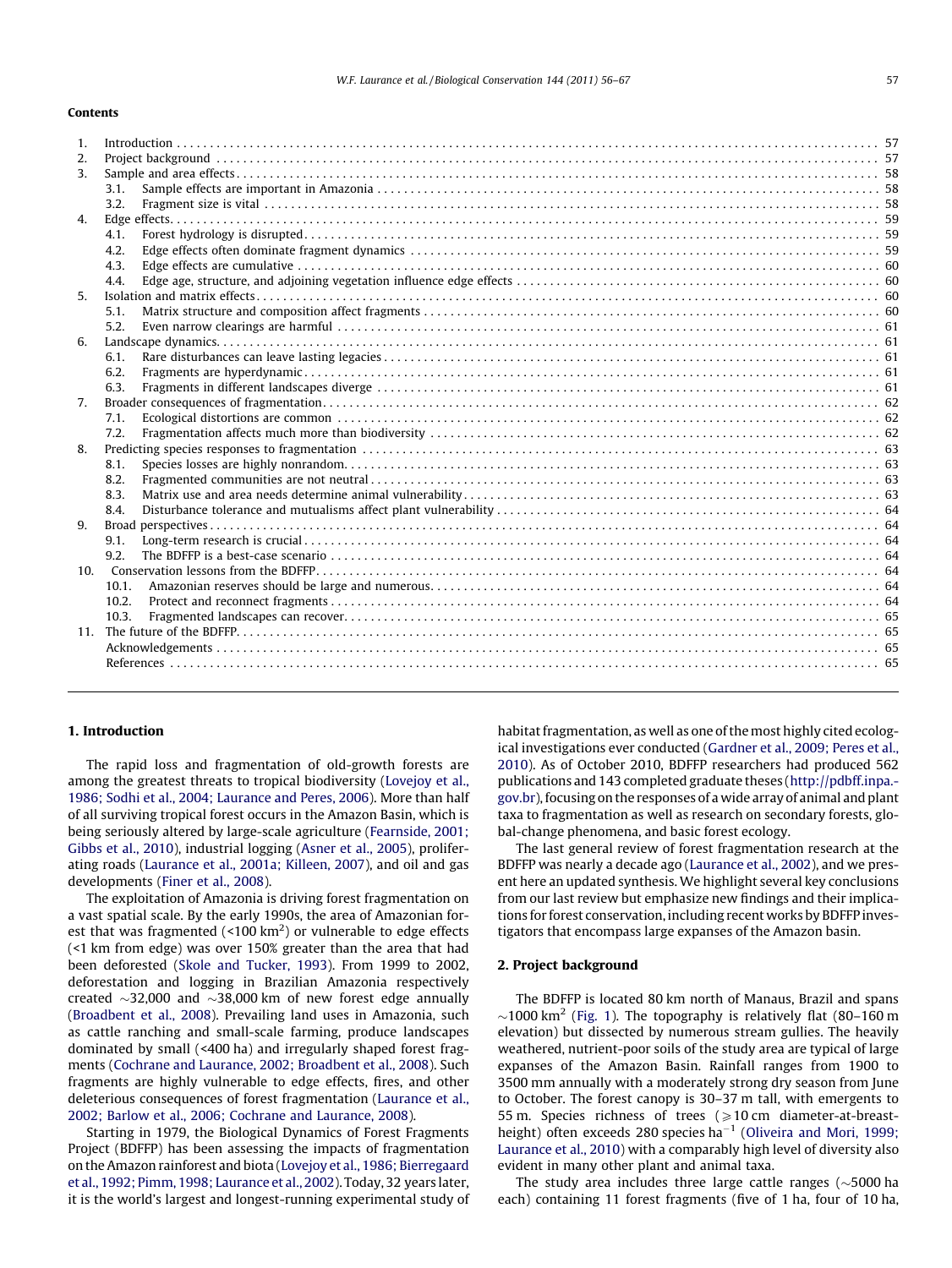<span id="page-2-0"></span>

Fig. 1. Map of the BDFFP study area in central Amazonia. Unshaded areas are mostly intact forest.

and two of 100 ha), and expanses of nearby continuous forest that serve as experimental controls. In the early 1980s, the fragments were isolated from nearby intact forest by distances of 80–650 m by clearing and burning the surrounding forest. A key feature was that pre-fragmentation censuses were conducted for many animal and plant groups (e.g. trees, understory birds, small mammals, primates, frogs, many invertebrate taxa), thereby allowing long-term changes in these groups to be assessed far more confidently than in most other fragmentation studies.

Because of poor soils and low productivity, the ranches surrounding the BDFFP fragments were largely abandoned. Secondary forests (initially dominated by Vismia spp. in areas that were cleared and burned, or by Cecropia spp. in areas that were cleared without fire) proliferated in many formerly cleared areas ([Mesquita](#page-11-0) [et al., 2001\)](#page-11-0). Some of the regenerating areas initially dominated by Cecropia spp. later developed into quite mature (>20 m tall), species-rich secondary forests. Vismia-dominated regrowth, which is relatively species poor, is changing far more slowly ([Norden](#page-11-0) [et al., 2010](#page-11-0)). To help maintain isolation of the experimental fragments, 100 m-wide strips of regrowth were cleared and burned around each fragment on 3–4 occasions, most recently between 1999 and 2001. Additional human disturbances that harm many fragmented landscapes in the Amazon, such as major fires and logging, are largely prevented at the BDFFP. Hunting pressure has been very limited until recently. [Laurance and Bierregaard \(1997\)](#page-10-0) and [Bierregaard et al. \(2001\)](#page-9-0) provide detailed descriptions of the study area and design.

# 3. Sample and area effects

### 3.1. Sample effects are important in Amazonia

Many species in Amazonian forests are rare or patchily distributed. This phenomenon is especially pronounced in the large expanses of the basin that overlay heavily weathered, nutrientpoor soils (e.g. [Radtke et al., 2008\)](#page-11-0), where resources such as fruits, flowers, and nectar are scarce and plants are heavily defended against herbivore attack [\(Laurance, 2001\)](#page-10-0). This has a key implication for understanding forest fragmentation: given their rarity, many species may be absent from fragments not because their populations have vanished, but because they were simply not present at the time of fragment creation—a phenomenon termed the 'sample effect' [\(Wilcox and Murphy, 1985\)](#page-11-0). Such sample effects are the hypothesized explanation for the absence of many rare understory bird species from fragments ([Ferraz et al., 2007](#page-10-0)). In addition, many beetles ([Didham et al., 1998a\)](#page-10-0), bats [\(Sampaio](#page-11-0) [et al., 2003\)](#page-11-0), ant-defended plants [\(Bruna et al., 2005](#page-10-0)), and trees ([Bohlman et al., 2008](#page-9-0); S. [Laurance et al., 2010\)](#page-10-0) at the BDFFP exhibit high levels of habitat specialization or patchiness. In a region where rarity and patchy distributions of species are the norm, sample effects appear to play a major role in structuring fragmented communities. Given these sample effects, nature reserves will have to be especially large to sustain viable populations of rare species ([Lovejoy and Oren, 1981; Laurance, 2005; Peres, 2005; Radtke](#page-11-0) [et al., 2008\)](#page-11-0).

## 3.2. Fragment size is vital

Although fragments range from just 1–100 ha in the BDFFP study area, understanding fragment-area effects has long been a central goal of the project [\(Lovejoy and Oren, 1981; Lovejoy](#page-11-0) [et al., 1984, 1986](#page-11-0)). The species richness of many organisms declines with fragment area (e.g. [Fig. 2](#page-3-0)), even with constant sampling effort across all fragments. Such declines are evident in leaf bryophytes [\(Zartman, 2003](#page-11-0)), tree seedlings [\(Benítez-Malvido and](#page-9-0) [Martinez-Ramos, 2003a](#page-9-0)), palms [\(Scariot, 1999](#page-11-0)), understory insectivorous birds ([Stratford and Stouffer, 1999; Ferraz et al., 2007\)](#page-11-0), primates [\(Gilbert and Setz, 2001; Boyle and Smith, 2010a](#page-10-0)), and larger herbivorous mammals ([Timo, 2003\)](#page-11-0), among others. For these groups, smaller fragments are often unable to support viable populations and deleterious edge effects—ecological changes associated with the abrupt, artificial edges of forest fragments can also rise sharply in intensity [\(Didham et al., 1998a\)](#page-10-0). A few groups, such as ant-defended plants and their ant mutualists, show no significant decline in diversity with fragment area ([Bruna et al.,](#page-10-0) [2005\)](#page-10-0).

Fragment size also influences the rate of species losses, with smaller fragments losing species more quickly [\(Lovejoy et al.,](#page-11-0) [1986; Stouffer et al., 2008\)](#page-11-0). Assuming the surrounding matrix is hostile to bird movements and precludes colonization, [Ferraz](#page-10-0) [et al. \(2003\)](#page-10-0) estimated that a 1000-fold increase in fragment area would be needed to slow the rate of local species extinctions by 10-fold. Even a fragment of 10,000 ha in area would be expected to lose a substantial part of its bird fauna within one century ([Fer](#page-10-0)[raz et al., 2003\)](#page-10-0). Similarly, mark-recapture data suggest that very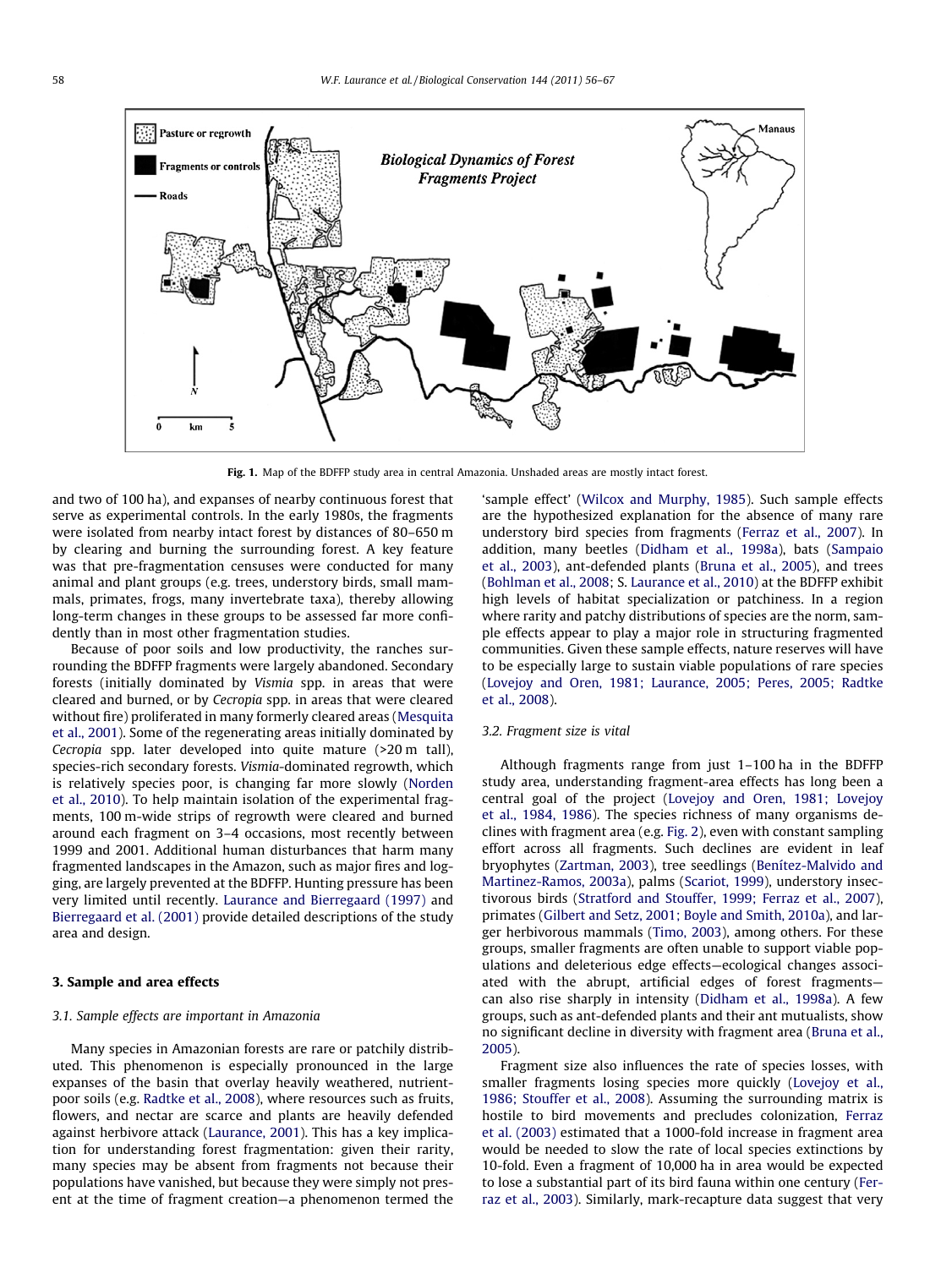<span id="page-3-0"></span>

Fig. 2. Fragment-size dependent extinction of understory birds. Shown are the mean, minimum, and maximum proportion of bird species captured in each fragment in 1992 that were locally extinct in the same fragment in 2001 (after [Stouffer et al., 2008](#page-11-0)).

large fragments will be needed to maintain fully intact assemblages of some faunal groups, such as ant-following birds, which forage over large areas of forest [\(Van Houtan et al., 2007\)](#page-11-0).

# 4. Edge effects

# 4.1. Forest hydrology is disrupted

The hydrological regimes of fragmented landscapes differ markedly from those of intact forest [\(Kapos, 1989](#page-10-0)). Pastures or crops surrounding fragments have much lower rates of evapotranspiration than do forests because they have far lower leaf area and thus less rooting depth. Additionally, such clearings are hotter and drier than forests. Field observations and heat-flux simulations suggest that desiccating conditions can penetrate up to 100–200 m into fragments from adjoining clearings ([Malcolm, 1998; Didham and](#page-11-0) [Lawton, 1999\)](#page-11-0). Further, streams in fragmented landscapes experience greater temporal variation in flows than do those in forests, because clearings surrounding fragments have less evapotranspiration and rainfall interception by vegetation ([Trancoso, 2008\)](#page-11-0). This promotes localized flooding in the wet season and stream failure in the dry season, with potentially important impacts on aquatic invertebrates [\(Nessimian et al., 2008](#page-11-0)) and other organisms.

Forest fragmentation also can alter low-level atmospheric circulation, which in turn affects local cloudiness and rainfall (Fig. 3). The warm, dry air over clearings tends to rise, creating zones of low air pressure. The relatively cool, moist air over forests is drawn into this vacuum ([Avissar and Schmidt, 1998](#page-9-0)). As it warms it also rises and forms convectional clouds over the clearing, which can lead to localized thunderstorms [\(Avissar and Liu, 1996](#page-9-0)). In this way, clearings of a few hundred hectares or more can draw moisture away from nearby forests [\(Laurance, 2004; Cochrane and](#page-10-0) [Laurance, 2008\)](#page-10-0). In eastern Amazonia, satellite observations of canopy-water content suggest such desiccating effects typically penetrate 1.0–2.7 km into fragmented forests ([Briant et al., 2010\)](#page-9-0). This moisture-robbing function of clearings, in concert with frequent burning in adjoining pastures, could help explain why fragmented forests are so vulnerable to destructive, edge-related fires ([Cochrane and Laurance, 2002, 2008\)](#page-10-0).

## 4.2. Edge effects often dominate fragment dynamics

Edge effects are among the most important drivers of ecological change in the BDFFP fragments. The distance to which different edge effects penetrate into fragments varies widely, ranging from  $\sim$ 10 to 300 m at the BDFFP ([Laurance et al., 2002\)](#page-10-0) and considerably further (at least 2–3 km) in areas of the Amazon where edgerelated fires are common ([Cochrane and Laurance, 2002, 2008;](#page-10-0) [Briant et al., 2010](#page-10-0)).

Edge phenomena are remarkably diverse. They include increased desiccation stress, windshear, and wind turbulence that sharply elevate rates of tree mortality and damage ([Laurance](#page-10-0) [et al., 1997, 1998a\)](#page-10-0). These in turn cause wide-ranging alterations in the community composition of trees ([Laurance et al., 2000,](#page-10-0) [2006a, 2006b\)](#page-10-0) and lianas ([Laurance et al., 2001b\)](#page-11-0). Such stresses may also reduce germination ([Bruna, 1999](#page-9-0)) and establishment ([Uriarte et al., 2010](#page-11-0)) of shade-tolerant plant species in fragments, leading to dramatic changes in the composition and abundance of tree seedlings [\(Benítez-Malvido, 1998; Benítez-Malvido and](#page-9-0) [Martinez-Ramos, 2003a\)](#page-9-0).

Many animal groups, such as numerous bees, wasps, flies ([Fowler](#page-10-0) [et al., 1993\)](#page-10-0), beetles [\(Didham et al., 1998a, 1998b](#page-10-0)), ants [\(Carvalho](#page-10-0) [and Vasconcelos, 1999](#page-10-0)), butterflies ([Brown and Hutchings, 1997\)](#page-9-0), and understory birds [\(Quintela, 1985;](#page-11-0) S. [Laurance, 2004\)](#page-10-0), decline in abundance near fragment edges. Negative edge effects are apparent even along forest roads (20–30 m width) in large forest tracts. Among understory birds, for example, five of eight foraging guilds



Fig. 3. In fragmented tropical landscapes, clearings can create localized atmospheric circulations that rob nearby forests of moisture (after [Laurance and Peres, 2006\)](#page-11-0).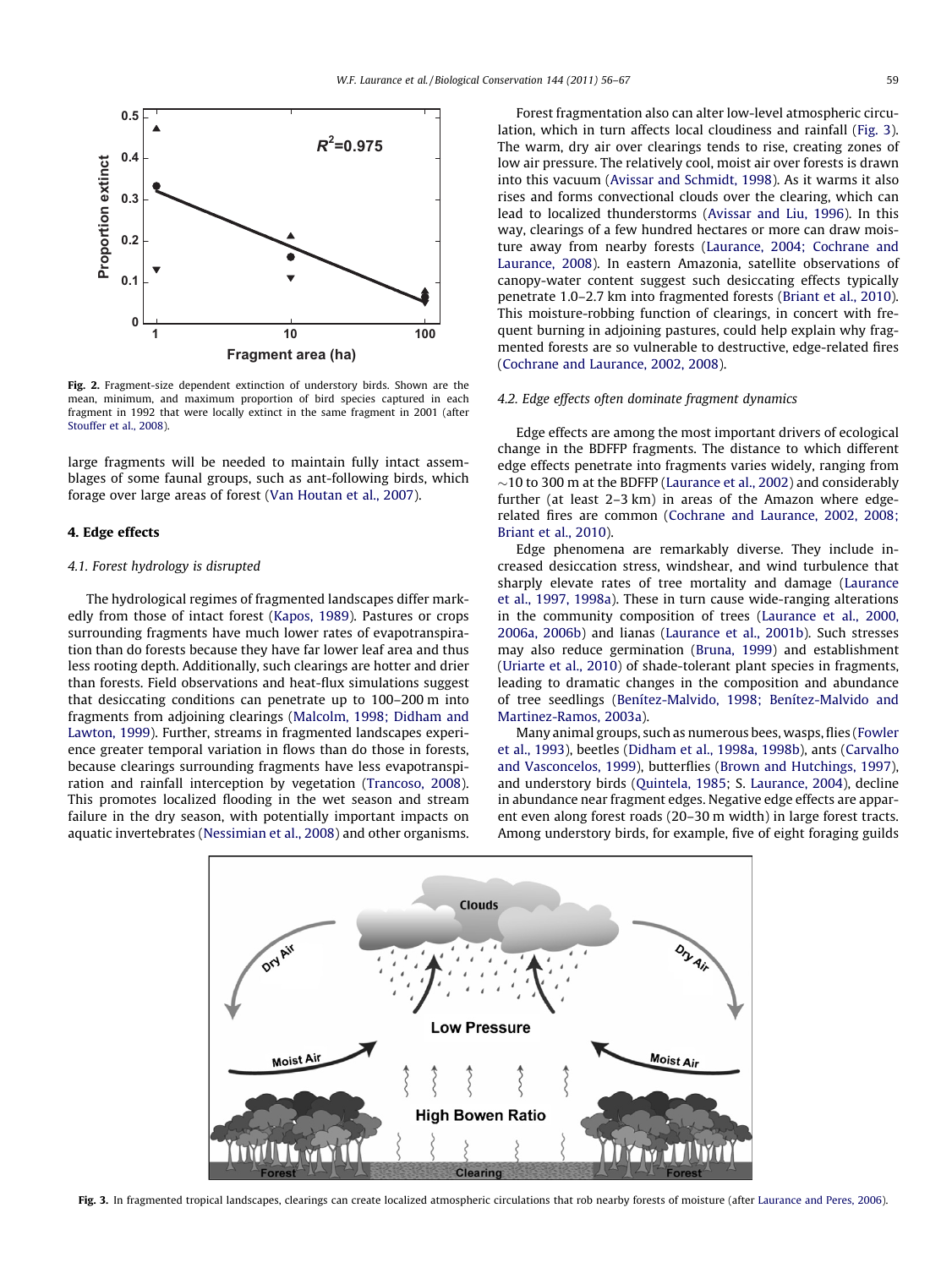declined significantly in abundance within 70 m of roads, whereas tree mortality increased and canopy cover declined (S. [Laurance,](#page-10-0) [2004\)](#page-10-0).

Some groups of organisms remain stable or even increase in abundance near edges. Leaf bryophytes [\(Zartman and Nascimento,](#page-11-0) [2006\)](#page-11-0), wandering spiders (Ctenus spp.; [Rego et al., 2007; Mestre and](#page-11-0) [Gasnier, 2008](#page-11-0)), and many frogs [\(Gascon, 1993](#page-10-0)) show no significant response to edges. Species that favor forest ecotones or disturbances, such as many gap-favoring and frugivorous bird species (S. [Laurance, 2004\)](#page-10-0), hummingbirds [\(Stouffer and Bierregaard,](#page-11-0) [1995a](#page-11-0)), light-loving butterflies [\(Leidner et al., 2010\)](#page-11-0), and fastgrowing lianas ([Laurance et al., 2001b\)](#page-11-0), increase in abundance near edges, sometimes dramatically.

# 4.3. Edge effects are cumulative

BDFFP research provides strong support for the idea that two or more nearby edges create more severe edge effects than does just one (Fig. 4). This conclusion is supported by studies of edge-related changes in forest microclimate [\(Kapos, 1989; Malcolm, 1998\)](#page-10-0), vegetation structure [\(Malcolm, 1994\)](#page-11-0), tree mortality ([Laurance](#page-10-0) [et al., 2006a](#page-10-0)), abundance and species richness of tree seedlings ([Benítez-Malvido, 1998; Benítez-Malvido and Martinez-Ramos,](#page-9-0) [2003a\)](#page-9-0), liana abundance ([Laurance et al., 2001b](#page-11-0)), and the density and diversity of disturbance-loving pioneer trees [\(Laurance et al.,](#page-10-0) [2006a, 2006b, 2007](#page-10-0)). The additive effects of nearby edges could help to explain why small (<10 ha) or irregularly shaped forest remnants are often so severely altered by forest fragmentation ([Zartman, 2003; Laurance et al., 2006a\)](#page-11-0).

# 4.4. Edge age, structure, and adjoining vegetation influence edge effects

When a forest edge is newly created it is open to fluxes of wind, heat, and light, creating sharp edge-interior gradients in forest microclimate that stress or kill many rainforest trees ([Lovejoy](#page-11-0) [et al., 1986; Sizer and Tanner, 1999\)](#page-11-0). As the edge ages, however, proliferating vines and lateral branch growth tend to 'seal' the edge, making it less permeable to microclimatic changes [\(Camargo](#page-10-0) [and Kapos, 1995; Didham and Lawton, 1999\)](#page-10-0). Tree death from microclimatic stress is likely to decline over the first few years after edge creation ([D'Angelo et al., 2004](#page-10-0)) because the edge becomes less permeable, because many drought-sensitive individuals die immediately, and because surviving trees may acclimate to drier, hotter conditions near the edge ([Laurance et al., 2006a](#page-10-0)). Tree mortality from wind turbulence, however, probably increases as the edge ages and becomes more closed. This is because, as suggested by wind-tunnel models, downwind turbulence increases when edges are less permeable [\(Laurance, 2004\)](#page-10-0).

Regrowth forest adjoining fragment edges can also lessen edgeeffect intensity. Microclimatic alterations [\(Didham and Lawton,](#page-10-0) [1999\)](#page-10-0), tree mortality ([Mesquita et al., 1999](#page-11-0)), and edge avoidance by understory birds [\(Develey and Stouffer, 2001](#page-10-0); S. [Laurance,](#page-10-0) [2004;](#page-10-0) S. [Laurance et al., 2004\)](#page-10-0) are all reduced substantially when forest edges are buffered by adjoining regrowth forest, relative to edges adjoined by cattle pastures.

# 5. Isolation and matrix effects

# 5.1. Matrix structure and composition affect fragments

Secondary forests have gradually overtaken most pastures in the BDFFP landscape. This lessens the effects of fragmentation for some taxa as the matrix becomes less hostile to faunal use and movements. Several species of insectivorous birds that



Fig. 4. Forest plots affected by two or more nearby edges (plot centre <100 m from edge) suffer greater tree mortality (A) and have a higher density (B) and species richness (C) of disturbance-loving pioneer trees than do plots with just one nearby edge. Values shown are the mean ± SD (after [Laurance et al., 2006a\)](#page-10-0).

had formerly disappeared have recolonized fragments as the surrounding secondary forest grew back ([Stouffer and Bierreg](#page-11-0)[aard, 1995b](#page-11-0)). The rate of bird extinction has also declined ([Stouffer et al., 2008\)](#page-11-0). A number of other species, including certain forest spiders ([Mestre and Gasnier, 2008\)](#page-11-0), dung beetles ([Quintero and Roslin, 2005\)](#page-11-0), euglossine bees [\(Becker et al.,](#page-9-0) [1991\)](#page-9-0), and monkeys such as red howlers, bearded sakis, and brown capuchins [\(Boyle and Smith, 2010a](#page-9-0)) have recolonized some fragments.

The surrounding matrix also has a strong effect on plant communities in fragments by mediating certain edge effects (see above), influencing the movements of pollinators [\(Dick, 2001; Dick](#page-10-0) [et al., 2003\)](#page-10-0) and seed dispersers [\(Jorge, 2008; Bobrowiec and Gri-](#page-10-0)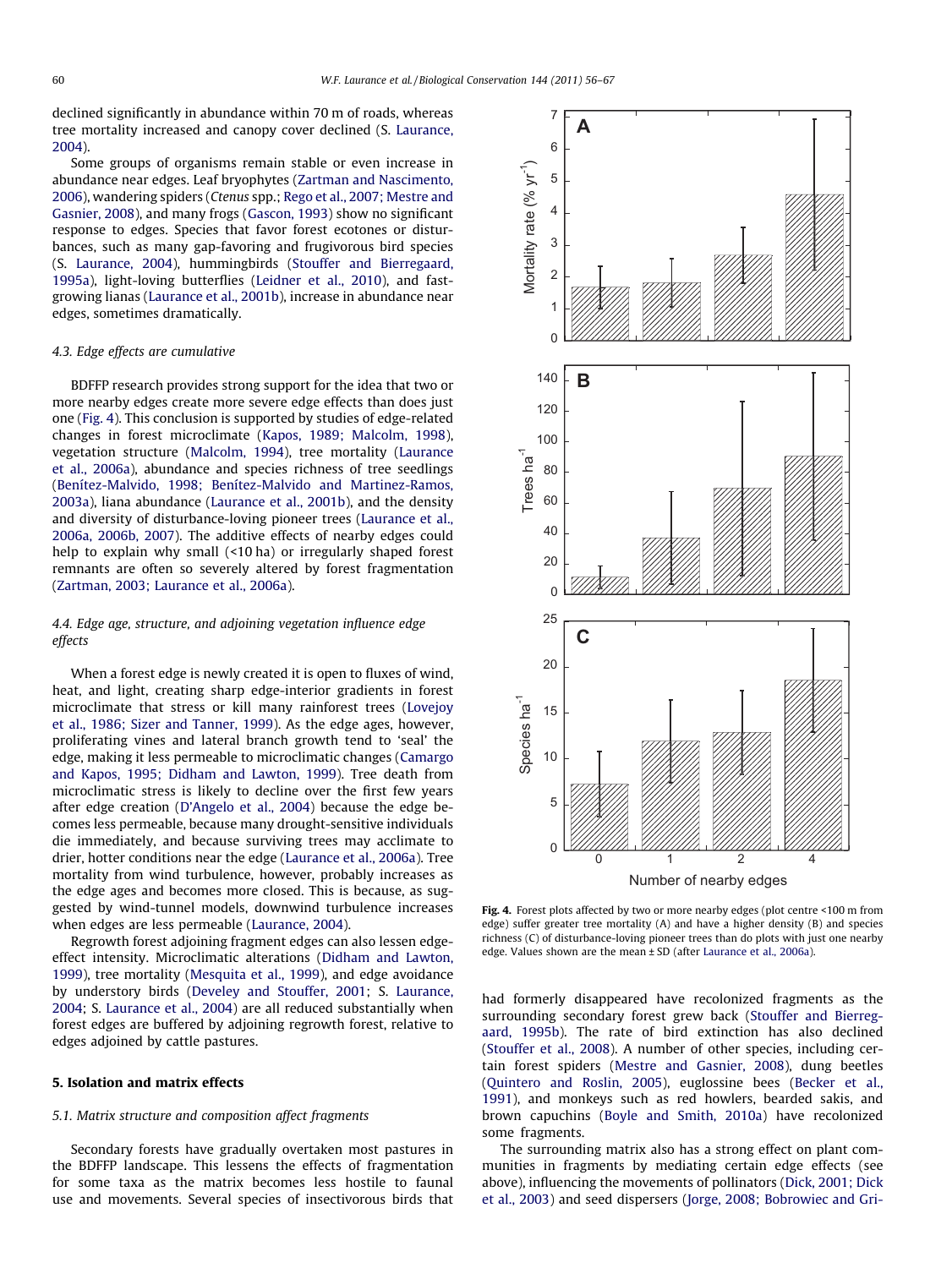[bel, 2009; Boyle and Smith, 2010a\)](#page-10-0), and strongly affecting the seed rain that arrives in fragments. For instance, pioneer trees regenerating in fragments differed strikingly in composition between fragments surrounded by Cecropia-dominated regrowth and those encircled by Vismia-dominated regrowth [\(Nascimento et al.,](#page-11-0) [2006](#page-11-0)). In this way plant and animal communities in fragments could come to mirror to some extent the composition of the surrounding matrix [\(Laurance et al., 2006a, 2006b](#page-10-0)), a phenomenon observed elsewhere in the tropics (e.g. [Janzen, 1983; Diamond](#page-10-0) [et al., 1987\)](#page-10-0).

#### 5.2. Even narrow clearings are harmful

Many Amazonian species avoid clearings, and even a forest road can be an insurmountable barrier for some. A number of understory insectivorous birds exhibit depressed abundances (S. [Laurance,](#page-10-0) [2004](#page-10-0)) near forest roads (20–40 m width) and strongly inhibited movements across those roads (S. [Laurance et al., 2004](#page-10-0)). Experimental translocations of resident adult birds reveal such bird species will cross a highway (50–75 m width) but not a small pasture (250 m width) to return to their territory (S. [Laurance and Gomez,](#page-10-0) [2005](#page-10-0)). Individuals of other vulnerable species, however, have traversed clearings to escape from small fragments to larger forest areas [\(Harper, 1989; Van Houtan et al., 2007](#page-10-0)). Captures of understory birds declined dramatically in fragments when a 100 m-wide swath of regrowth forest was cleared around them, suggesting that species willing to traverse regrowth would not cross clearings ([Stouffer et al., 2006](#page-11-0)).

Aside from birds, clearings of just 100–200 m width can evidently reduce or halt the movements of many forest-dependent organisms ([Laurance et al., 2009b\)](#page-10-0), ranging from herbivorous insects [\(Fáveri et al., 2008\)](#page-10-0), euglossine bees [\(Powell and Powell,](#page-11-0) [1987\)](#page-11-0), and dung beetles ([Klein, 1989](#page-10-0)) to the spores of epiphyllous lichens ([Zartman and Nascimento, 2006; Zartman and Shaw,](#page-11-0) [2006](#page-11-0)). Narrow clearings can also provide invasion corridors into forests for exotic and nonforest species ([Gascon et al., 1999;](#page-10-0) [Laurance et al., 2009b\)](#page-10-0).

#### 6. Landscape dynamics

### 6.1. Rare disturbances can leave lasting legacies

Rare events such as windstorms and droughts have strongly influenced the ecology of fragments. Rates of tree mortality rose abruptly in fragmented [\(Laurance et al., 2001c\)](#page-11-0) and intact ([Wil](#page-11-0)[liamson et al., 2000](#page-11-0); S. [Laurance et al., 2009a](#page-10-0)) forests in the year after the intense 1997 El Niño drought. Such pulses of tree death help drive changes in the floristic composition and carbon storage of fragments ([Laurance et al., 2007](#page-10-0)). Leaf-shedding by droughtstressed trees also increases markedly during droughts, especially within  $\sim$ 60 m of forest edges [\(Laurance and Williamson, 2001\)](#page-11-0). This increases the susceptibility of fragments to destructive surface fires ([Cochrane and Laurance, 2002, 2008\)](#page-10-0).

Intense wind blasts from convectional thunderstorms have occasionally strafed parts of the BDFFP landscape and caused intense forest damage and tree mortality, especially in the fragments. Fragments in the easternmost cattle ranch at the BDFFP have had substantially lower rates of tree mortality than did those in the other two ranches, because the former have so far escaped windstorms ([Laurance et al., 2007](#page-10-0)). These differences have strongly influenced the rate and trajectory of change in tree-community composition in fragments ([Laurance et al., 2006b\)](#page-11-0). Hence, by altering forest dynamics, composition, structure, and carbon storage, rare disturbances have left an enduring imprint on the ecology of fragmented forests.

#### 6.2. Fragments are hyperdynamic

The BDFFP fragments experience exceptionally large variability in population and community dynamics, relative to intact forest, despite being largely protected from ancillary human threats such as fires, logging, and overhunting. Being a small resource base, a habitat fragment is inherently vulnerable to stochastic effects and external vicissitudes. Species abundances can fluctuate dramatically in small communities, especially when immigration is low and disturbances are frequent [\(Hubbell, 2001\)](#page-10-0). Edge effects, reduced dispersal, external disturbances, and changing herbivore or predation pressure can all elevate the dynamics of plant and animal populations in fragments ([Laurance, 2002, 2008\)](#page-10-0).

Many examples of hyperdynamism have been observed in the BDFFP fragments. Some butterfly species have experienced dramatic population irruptions in response to a proliferation of their favored host plants along fragment margins ([Brown and Hutchings,](#page-9-0) [1997\)](#page-9-0), and butterfly communities in general are hyperdynamic in fragments (Fig. 5) ([Leidner et al., 2010\)](#page-11-0). Streamflows are far more variable in fragmented than forested watersheds ([Trancoso,](#page-11-0) [2008](#page-11-0)). Rates of tree mortality and recruitment are chronically elevated in fragments [\(Laurance et al., 1998a, b\)](#page-10-0), with major pulses associated with rare disturbances (see above). Further, tree species disappear and turn over far more rapidly in fragments than intact forest, especially within  ${\sim}100$  m of forest margins [\(Laurance et al.,](#page-11-0) [2006b](#page-11-0)). These and many other instabilities plague small, dwindling populations in the BDFFP fragments.

#### 6.3. Fragments in different landscapes diverge

An important insight is that different fragmented landscapes even those as alike as the three large cattle ranches in the BDFFP, which have very similar forests, soils, climate, fragment ages, and land-use histories—can diverge to a surprising degree in species composition and dynamics. Although spanning just a few dozen kilometers ([Fig. 1\)](#page-2-0), the three ranches are following unexpectedly different trajectories of change.

At the outset, small initial differences among the ranches multiplied into much bigger differences. Parts of the western and eastern ranches were cleared in 1983, when an early wet season prevented burning of the felled forest. Tall, floristically diverse Cecropia-dominated regrowth quickly developed in these areas, whereas areas cleared in the years just before or after became cattle pastures or, eventually, scrubby Vismia-dominated regrowth [\(Williamson](#page-11-0) [and Mesquita, 2001\)](#page-11-0). As discussed above, the differing matrix



Fig. 5. Elevated temporal variation in butterfly species richness in fragmented forests. Shown is an index of variability in species richness for fragmented and intact sites sampled in consecutive years (adapted from [Leidner et al., 2010](#page-11-0)).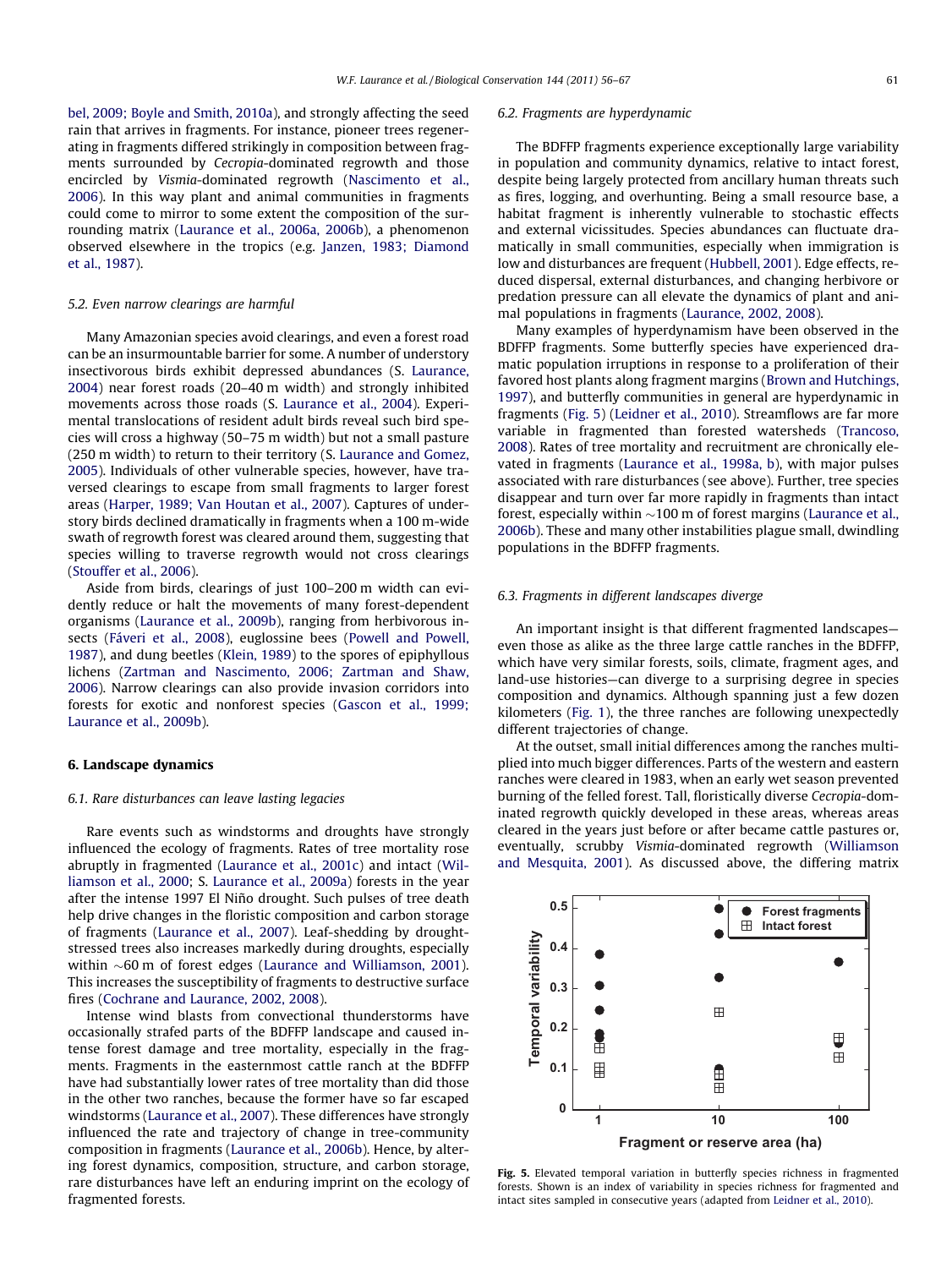

Fig. 6. Increasing divergence of tree-community composition in three fragmented Amazonian landscapes. Tree communities in forest-edge plots (<100 m from the nearest edge) are shown before forest fragmentation and 13–18 years after fragmentation, based on a single ordination of all plots and censuses in the study area. The ordination used importance values for all 267 tree genera found in the plots (after [Laurance et al., 2007](#page-10-0)).

vegetation strongly affected the dynamics of plant and animal communities in the nearby fragments. These differences were magnified by subsequent windstorms, which heavily damaged most fragments in the central and western ranches, yet left fragments in the eastern ranch unscathed. Even identically sized fragments in the three ranches have had remarkably different dynamics and vectors of compositional change ([Laurance et al., 2007\)](#page-10-0).

The apparently acute sensitivity of fragments to local landscape and weather dynamics—even within a study area as initially homogeneous as ours—prompted us to propose a 'landscape-divergence hypothesis' ([Laurance et al., 2007\)](#page-10-0). We argue that fragments within the same landscape tend to have similar dynamics and trajectories of change in species composition, which will often differ from those in other landscapes. Over time, this process will tend to homogenize fragments in the same landscape, and promote ecological divergence among fragments in different landscapes. Evidence for this hypothesis is provided by tree communities in our fragments (Fig. 6), which appear to be diverging in composition among the three cattle ranches. Pioneer and weedy trees are increasing in all fragments, but the composition of these generalist plants and their rate of increase differ markedly among the three ranches [\(Scariot, 2001; Laurance et al., 2006a, 2007; Nascimento](#page-11-0) [et al., 2006\)](#page-11-0).

# 7. Broader consequences of fragmentation

# 7.1. Ecological distortions are common

Many ecological interactions are altered in fragmented forests. Fragmented communities can pass through unstable transitional



Fig. 7. In Amazonia, leaf herbivory appears to be depressed in forest fragments relative to intact forest (after [Fáveri et al., 2008\)](#page-10-0).

states that may not otherwise occur in nature ([Terborgh et al.,](#page-11-0) [2001\)](#page-11-0). Moreover, species at higher trophic levels, such as predators and parasites, are often more vulnerable to fragmentation than are herbivores, thereby altering the structure and functioning of food webs [\(Didham et al., 1998b; Terborgh et al., 2001](#page-10-0)).

BDFFP findings suggest that even unhunted forest fragments have reduced densities of key mammalian seed dispersers. As a result, seed dispersal for an endemic, mammal-dispersed tree (Duckeodendron cestroides) was far lower in fragments, with just  $\sim$ 5% of the number of seeds being dispersed >10 m away from parent trees than in intact forest ([Cramer et al., 2007a\)](#page-10-0). Leaf herbivory appears reduced in fragments (Fig. 7), possibly because of lower immigration of insect herbivores ([Fáveri et al., 2008\)](#page-10-0). Dung beetles exhibit changes in biomass and guild structure in fragments ([Radtke et al.,](#page-11-0) [2008\)](#page-11-0) that could alter rates of forest nutrient cycling and secondary seed dispersal [\(Klein, 1989; Andresen, 2003](#page-10-0)). Exotic Africanized honeybees, a generalist pollinator, are abundant in matrix and edge habitats and can alter pollination distances and gene flow for some tree species ([Dick, 2001; Dick et al., 2003\)](#page-10-0). A bewildering variety of ecological distortions can pervade fragmented habitats, and a challenge for conservation biologists is to identify those of greatest importance and generality.

# 7.2. Fragmentation affects much more than biodiversity

Habitat fragmentation affects far more than biodiversity and interactions among species; many ecosystem functions, including hydrology (see above) and biochemical cycling, are also being altered. Among the most important of these are fundamental changes in forest biomass and carbon storage.

Carbon storage in fragmented forests is affected by a suite of interrelated changes. Many trees die near forest edges ([Laurance](#page-10-0) [et al., 1997, 1998a](#page-10-0)), including an alarmingly high proportion of large ( $\geq 60$  cm dbh) canopy and emergent trees that store much forest carbon [\(Laurance et al., 2000](#page-10-0)). Fast-growing pioneer trees and lianas that proliferate in fragments are smaller and have lower wood density, and thereby sequester much less carbon, than do the mature-phase trees they replace ([Laurance et al., 2001b, 2006a\)](#page-11-0). Based on current rates of forest fragmentation, the edge-related loss of forest carbon storage might produce up to 150 million tons of atmospheric carbon emissions annually, above and beyond that from tropical deforestation per se ([Laurance et al., 1998c](#page-10-0)). This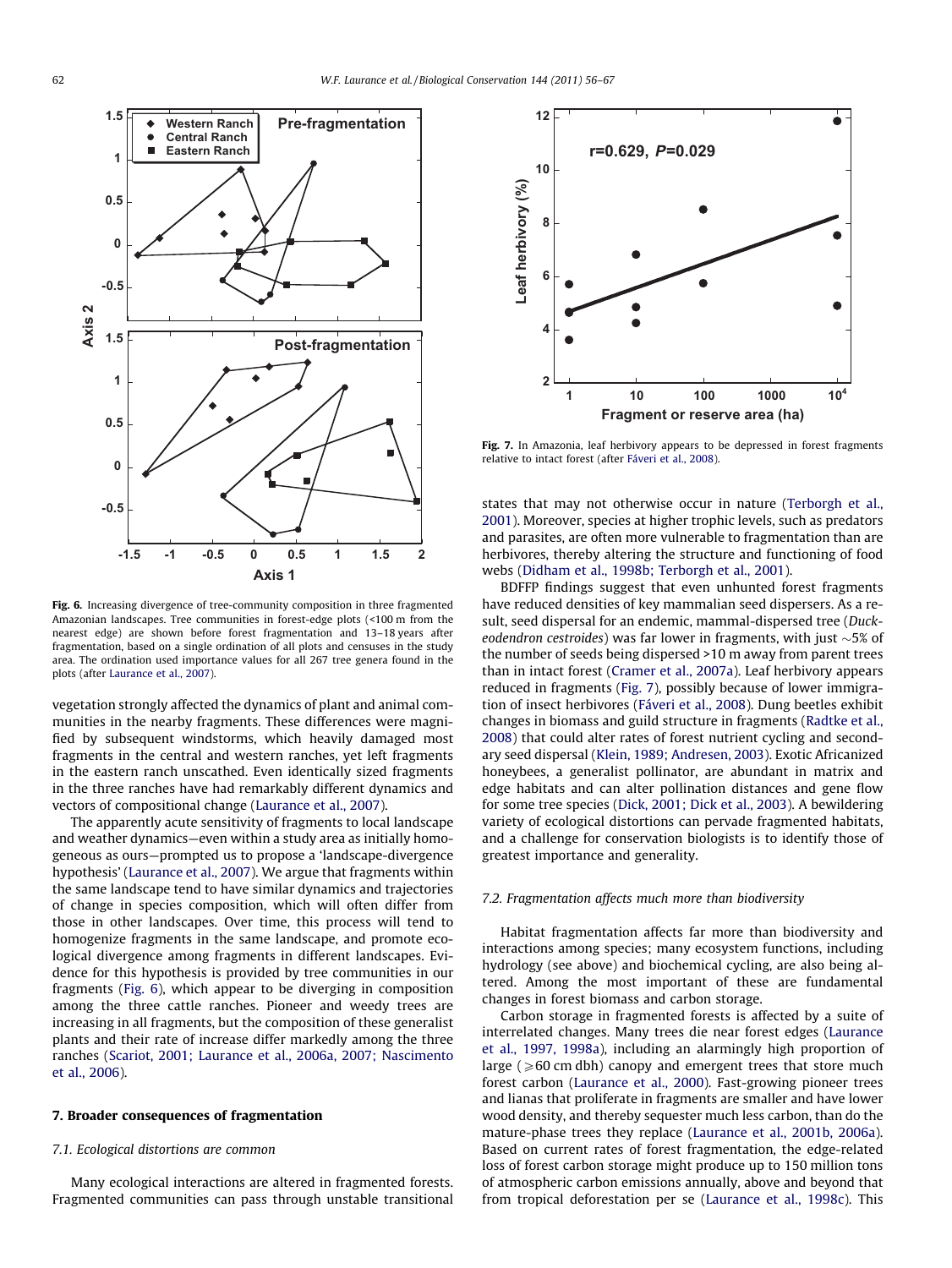would exceed the yearly carbon emissions of the entire United Kingdom.

In addition, biomass is being redistributed in fragmented forests. Less biomass is stored in large, densely wooded old-growth trees and more in fast-growing pioneer trees, disturbance-loving lianas, woody debris, and leaf litter [\(Sizer et al., 2000; Nascimento](#page-11-0) [and Laurance, 2004; Vasconcelos and Luizão, 2004\)](#page-11-0). Finally, carbon cycling accelerates. The large, mature-phase trees that predominate in intact forests can live for many centuries or even millennia ([Chambers et al., 1998; Laurance et al., 2004](#page-10-0)), sequestering carbon for long periods of time. However, the residence time of carbon in early successional trees, vines, and necromass (wood debris, litter), which proliferate in fragments, is far shorter [\(Nascimento and](#page-11-0) [Laurance, 2004\)](#page-11-0). Other biochemical cycles, such as those affecting key nutrients like phosphorus ([Sizer et al., 2000](#page-11-0)) and calcium ([Vasconcelos and Luizão, 2004](#page-11-0)), may also be altered in fragmented forests, given the striking changes in biomass dynamics, hydrology, and thermal regimes they experience.

# 8. Predicting species responses to fragmentation

# 8.1. Species losses are highly nonrandom

Species extinctions in the BDFFP fragments have occurred in a largely predictable sequence, with certain species being consistently more vulnerable than others. Among birds, a number of understory insectivores, including army ant-followers, solitary species, terrestrial foragers, and obligate mixed-flock members, are most susceptible to fragmentation. Others, including edge/ gap species, insectivores that use mixed flocks facultatively, hummingbirds, and many frugivores, are far less vulnerable ([Antongiovanni and Metzger, 2005; Stouffer et al., 2006, 2008\)](#page-9-0). Primates exhibit similarly predictable patterns of species loss, with wide-ranging frugivores, especially the black spider-monkey, being most vulnerable ([Boyle and Smith, 2010a\)](#page-9-0). Local extinctions in fragments follow a foreseeable pattern, with species assemblages in smaller fragments rapidly forming a nested subset of those in larger fragments [\(Stouffer et al., 2008\)](#page-11-0). Random demographic and genetic processes may help to drive tiny populations into oblivion, but the species that reach this precarious threshold are far from random.

# 8.2. Fragmented communities are not neutral

An important corollary of nonrandom species loss is that fragmented forests are not neutral. Neutral theory ([Hubbell, 2001\)](#page-10-0) assumes that species in diverse, space-limited communities, such as tropical trees, are competitively equivalent in order to make predictions about phenomena such as species-area curves, the relative abundances of species in communities, and the rate of species turnover in space. [Hubbell \(2001\)](#page-10-0) emphasizes the potential relevance of neutral theory for predicting community responses to habitat fragmentation: for isolated communities, locally abundant species should be least extinction prone, with rare species being lost more frequently from random demographic processes. Over time, fragments should become dominated by initially abundant species, with rare species gradually vanishing; other ecological traits of species are considered unimportant.

[Gilbert et al. \(2006\)](#page-10-0) tested the efficacy of neutral theory for predicting changes in tree communities at the BDFFP. Neutral theory effectively predicted the rate of species extinction from plots in fragmented and intact forest as a function of the local diversity and mortality rate of trees. However, in most fragments, the observed rate of change in species composition was 2–6 times faster than predicted by the theory. Moreover, the theory was wildly



Fig. 8. Highly mobile species tend to disappear from forest fragments. Shown are the movement rates — the proportion of captures that involve between-plot movements. For extinction-prone species, which are normally highly mobile, movements decrease by 67% after fragment isolation. Species that persist in fragments, which normally move less, show no difference (adapted from [Van](#page-11-0) [Houtan et al., 2007\)](#page-11-0).

erroneous in predicting which species are most prone to extinction. Rather than becoming increasingly dominated by initially common species, fragments in the BDFFP landscape have experienced striking increases in disturbance-loving pioneer species ([Laurance et al., 2006a\)](#page-10-0), which were initially rare when the fragments were created. As a model for predicting community responses to habitat fragmentation, neutral theory clearly failed, demonstrating that ecological differences among species strongly influence their responses to fragmentation.

# 8.3. Matrix use and area needs determine animal vulnerability

The responses of animal species to fragmentation appear largely governed by two key sets of traits. The first is their spatial requirements for forest habitat. In birds (Fig. 8) ([Van Houtan et al., 2007\)](#page-11-0) and mammals [\(Timo, 2003\)](#page-11-0), wide-ranging forest species are more vulnerable than are those with localized ranges and movements. Species with limited spatial needs, such as many small mammals ([Malcolm, 1997](#page-11-0)), hummingbirds [\(Stouffer et al., 2008](#page-11-0)), frogs ([Tocher et al., 1997\)](#page-11-0), and ants [\(Carvalho and Vasconcelos, 1999\)](#page-10-0), are generally less susceptible to fragmentation.

The second key trait for fauna is their tolerance of matrix habitats [\(Gascon et al., 1999\)](#page-10-0), which comprises cattle pastures and regrowth forest in the BDFFP landscape. Populations of species that avoid the matrix will be entirely isolated in fragments, and therefore vulnerable to local extinction, whereas those that tolerate or exploit the matrix often persist ([Laurance, 1991; Malcolm, 1997;](#page-10-0) [Antongiovanni and Metzger, 2005; Ferraz et al., 2007\)](#page-10-0). At least among terrestrial vertebrates, matrix use is positively associated with tolerance of edge habitats (S. [Laurance, 2004\)](#page-10-0), an ability to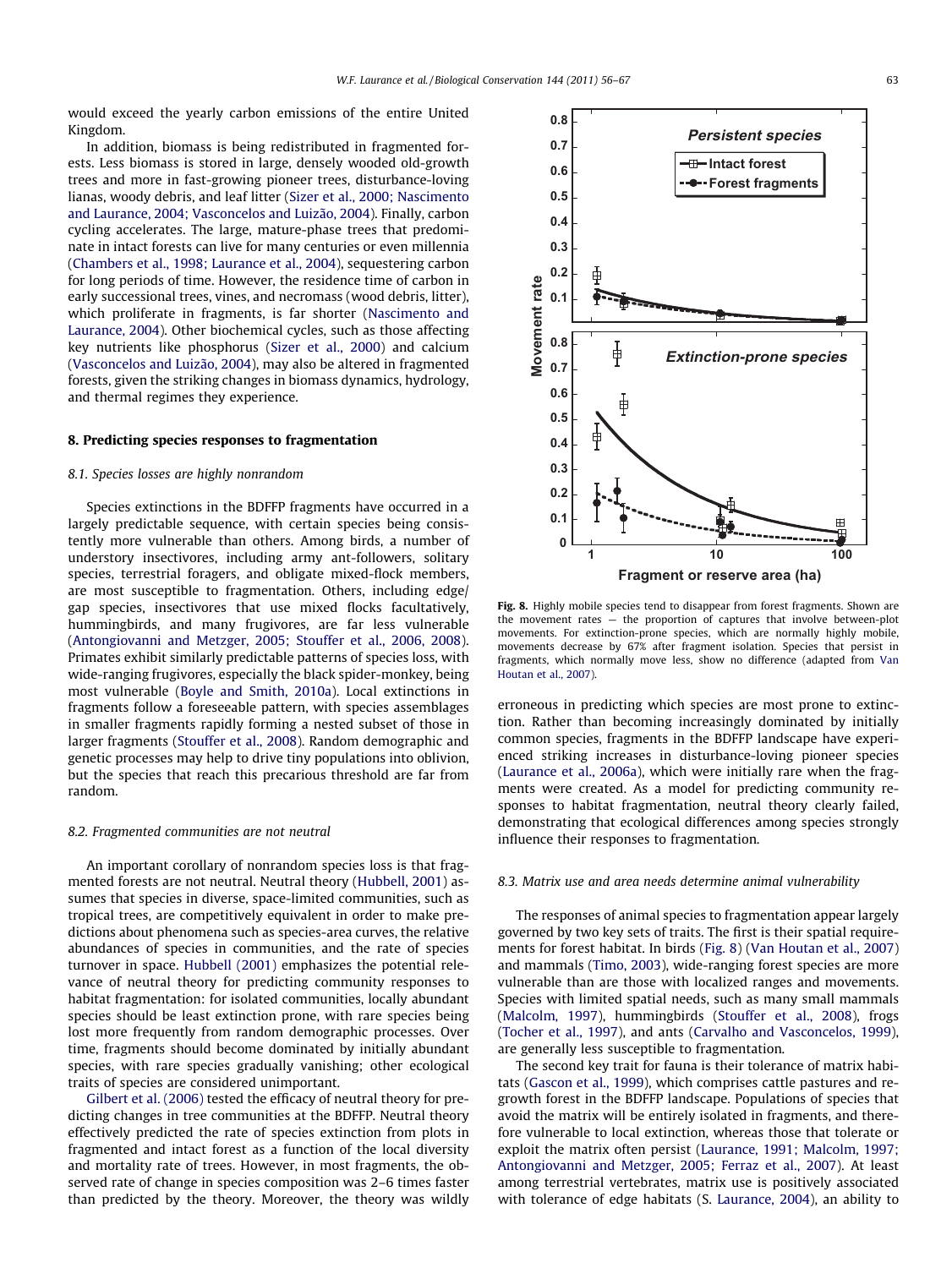traverse small clearings (S. [Laurance et al., 2004;](#page-10-0) S. [Laurance and](#page-10-0) [Gomez, 2005](#page-10-0)), and behavioral flexibility ([Neckel-Oliveira and](#page-11-0) [Gascon, 2006; Stouffer et al., 2006; Van Houtan et al., 2006; Boyle](#page-11-0) [and Smith, 2010b\)](#page-11-0). Within particular guilds of species, such as beetles or small mammals, traits such as body size and natural abundance are poor or inconsistent predictors of vulnerability ([Laurance, 1991; Didham et al., 1998a; Jorge, 2008; Boyle and](#page-10-0) [Smith, 2010a](#page-10-0)).

# 8.4. Disturbance tolerance and mutualisms affect plant vulnerability

Among plants, a different suite of factors is associated with vulnerability to fragmentation. Because fragments suffer chronically elevated tree mortality, faster-growing pioneer trees and lianas that favor treefall gaps are favored at the expense of slower-growing mature-phase trees [\(Laurance et al., 2006a, b](#page-10-0)). Pioneer species often flourish in the matrix and produce abundant small fruits that are carried into fragments by frugivorous birds and bats that move between the matrix and nearby fragments ([Sampaio, 2000;](#page-11-0) [Nascimento et al., 2006](#page-11-0)). Especially vulnerable in fragments are the diverse assemblages of smaller subcanopy trees that are physiologically specialized for growing and reproducing in dark, humid, forest-interior conditions ([Laurance et al., 2006b](#page-11-0)). Tree species that have obligate outbreeding systems, rely on animal seed dispersers, or have relatively large, mammal-dispersed seeds also appear vulnerable ([Laurance et al., 2006b; Cramer et al., 2007b\)](#page-11-0).

These combinations of traits suggest that plant communities in fragmented forests are structured primarily by chronic disturbances and microclimatic stresses and possibly also by alterations in animal pollinator and seed-disperser communities. For longlived plants such as Heliconia species and many mature-phase trees, demographic models suggest that factors that reduce adult survival and growth—such as recurring wind disturbance and edge-related microclimatic stresses—exert a strong influence on population growth [\(Bruna, 2003; Bruna and Oli, 2005\)](#page-9-0).

## 9. Broad perspectives

# 9.1. Long-term research is crucial

Many insights from the BDFFP would have been impossible in a shorter-term study. The exceptional vulnerability of large trees to fragmentation ([Laurance et al., 2000](#page-10-0)) only became apparent after two decades of fragment isolation. Likewise, the importance of ephemeral events such as El Niño droughts [\(Williamson et al.,](#page-11-0) [2000; Laurance et al., 2001c\)](#page-11-0) and major windstorms ([Laurance](#page-10-0) [et al., 2007](#page-10-0)) would not have been captured in a less-enduring project. Many other key phenomena, such as the kinetics of species loss in fragments ([Ferraz et al., 2003](#page-10-0)), the strong effects of matrix dynamics on fragmented communities [\(Antongiovanni and Metz](#page-9-0)[ger, 2005; Stouffer et al., 2006](#page-9-0)), the divergence of fragments in different landscapes ([Laurance et al., 2007](#page-10-0)), and the effects of fragmentation on rare or long-lived species ([Benítez-Malvido and](#page-9-0) [Martinez-Ramos, 2003b; Ferraz et al., 2007](#page-9-0)), are only becoming understood after decades of effort.

Far more remains to be learned. For example, forest-simulation models parameterized with BDFFP data suggest that even small  $\leq$  10 ha) fragments will require a century or more to stabilize in floristic composition and carbon storage [\(Groeneveld et al.,](#page-10-0) [2009\)](#page-10-0), given the long-lived nature of many tropical trees. Eventually, these fragments might experience a fundamental reorganization of their plant communities, given striking shifts in the composition of their tree, palm, liana, and herb seedlings [\(Scariot,](#page-11-0) [2001; Benítez-Malvido and Martinez-Ramos, 2003a; Brum et al.,](#page-11-0) [2008\)](#page-11-0). If these newly recruited plants represent the future of the forest, then the BDFFP fragments will eventually experience dramatic changes in floristic composition—comparable to those observed in some other long-fragmented ecosystems (e.g. [da Silva](#page-10-0) [and Tabarelli, 2000; Girão et al., 2007; Santos et al., 2010](#page-10-0)).

#### 9.2. The BDFFP is a best-case scenario

Although forest fragments in the BDFFP are experiencing a wide array of ecological changes, it is important to emphasize that it is a controlled experiment. The fragments are square, not irregular, in shape. They are isolated by distances of just 80–650 m from large tracts of surrounding mature forest. They are embedded in a relatively benign matrix increasingly dominated by regrowth forest. And they lack many of the ancillary threats, such as selective logging, wildfires, and overhunting, that plague many fragmented landscapes and wildlife elsewhere in the tropics. Such threats can interact additively or synergistically with fragmentation, creating even greater perils for the rainforest biota ([Laurance and Cochrane,](#page-10-0) [2001;](#page-10-0) [Michalski and Peres, 2005; Brook et al., 2008\)](#page-11-0). For these reasons, results from the BDFFP are almost certainly optimistic relative to many human-dominated landscapes elsewhere in the tropics.

# 10. Conservation lessons from the BDFFP

## 10.1. Amazonian reserves should be large and numerous

A key conclusion from BDFFP research is that nature reserves in Amazonia should ideally be very large—on the order of thousands to tens of thousands of square kilometers [\(Laurance, 2005; Peres,](#page-10-0) [2005\)](#page-10-0). Only at this size will they be likely to maintain natural ecological processes and sustain viable populations of the many rare and patchily distributed species in the region [\(Ferraz et al., 2007;](#page-10-0) [Radtke et al., 2008\)](#page-10-0); provide resilience from rare calamities such as droughts and intense storms [\(Laurance et al., 2007\)](#page-10-0); facilitate persistence of terrestrial and aquatic animals that migrate seasonally [\(Bührnheim and Fernandes, 2003](#page-10-0)); buffer the reserve from large-scale edge effects including fires, forest desiccation, and human encroachment ([Cochrane and Laurance, 2002; Briant et al.,](#page-10-0) [2010\)](#page-10-0); maximize forest carbon storage ([Laurance et al., 1997,](#page-10-0) [1998c\)](#page-10-0); and provide resilience from future climatic and atmospheric changes—the effects of which are difficult to predict for Amazonia ([Laurance and Useche, 2009\)](#page-11-0).

Nature reserves in Amazonia should also be numerous and stratified across major river basins and climatic and edaphic gradients, in order to preserve locally endemic species [\(Bierregaard et al.,](#page-9-0) [2001; Laurance, 2007](#page-9-0)). Further, the core areas of reserves should ideally be free of roads, which can promote human encroachment and hunting, internally fragment wildlife populations, and facilitate invasions of exotic species ([Laurance et al., 2009b\)](#page-10-0).

## 10.2. Protect and reconnect fragments

Few landscapes are as intact as those in the Amazon. Biodiversity hotspots, which sustain the majority of species at risk of extinction, have, by definition, lost over 80% of their natural vegetation and what remains is typically in small fragments ([Myers et al.,](#page-11-0) [2000](#page-11-0)). The BDFFP makes recommendations here, too. Reconnecting isolated fragments by forest restoration will be an effective way of creating areas large enough to slow the rate of species extinctions ([Lima and Gascon, 1999; Pimm and Jenkins, 2005](#page-11-0)).

In such heavily fragmented landscapes, protecting remaining forest remnants is highly desirable, as they are likely to be key sources of plant propagules and animal seed dispersers and pollinators [\(Mesquita et al., 2001; Chazdon et al., 2008\)](#page-11-0). They may also act as stepping stones for animal movements [\(Laurance and](#page-10-0)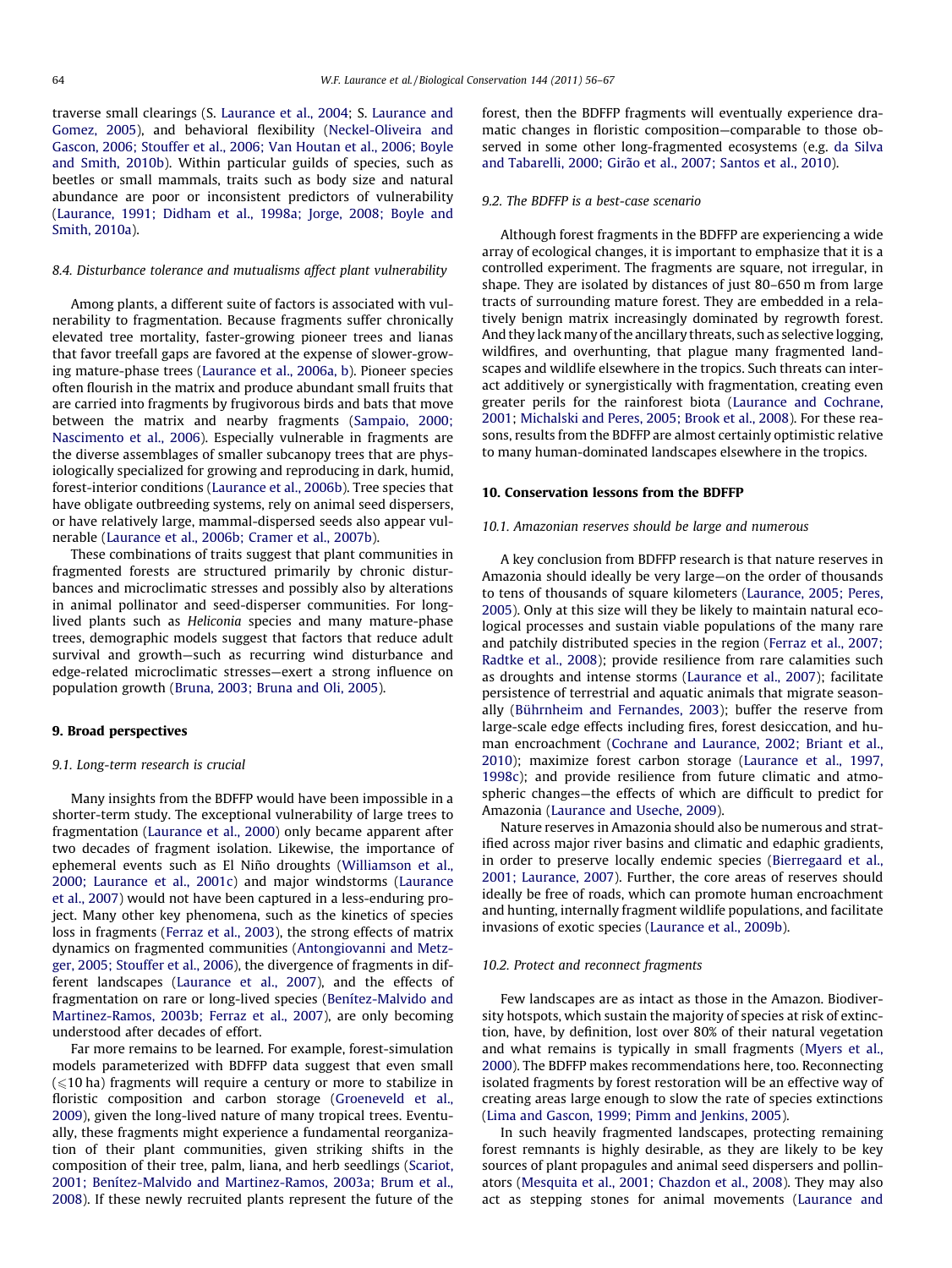<span id="page-9-0"></span>[Bierregaard, 1997; Dick et al., 2003\)](#page-10-0). In regions where forest loss is severe, forest fragments could also sustain the last surviving populations of locally endemic species, thereby underscoring their potential value for nature conservation (Arroyo-Rodríguez et al., 2009).

#### 10.3. Fragmented landscapes can recover

A further lesson is that fragmented landscapes, if protected from fires and other major disturbances, can begin to recover in just a decade or two. Forest edges tend to 'seal' themselves, reducing the intensity of deleterious edge effects [\(Didham and](#page-10-0) [Lawton, 1999; Mesquita et al., 1999](#page-10-0)). Secondary forests can develop quickly in the surrounding matrix ([Mesquita et al., 2001\)](#page-11-0), especially if soils and seedbanks are not depleted by overgrazing or repeated burning ([Ribeiro et al., 2009; Norden et al., 2010\)](#page-11-0). Secondary forests facilitate movements of many animal species ([Gascon et al., 1999\)](#page-10-0), allowing them to recolonize fragments from which they had formerly disappeared (Becker et al., 1991; Quintero and Roslin, 2005; Stouffer et al., 2008; Boyle and Smith, 2010a). Species clinging to survival in fragments can also be rescued from local extinction via the genetic and demographic contributions of immigrants ([Zartman and Nascimento, 2006;](#page-11-0) [Stouffer et al., 2008\)](#page-11-0).

# 11. The future of the BDFFP

The BDFFP is one of the most enduring and influential ecological research projects in existence today [\(Gardner et al., 2009;](#page-10-0) [Peres et al., 2010\)](#page-10-0). From the prism of understanding habitat fragmentation, there are vital justifications for continuing it. The project, moreover, is engaged in far more than fragmentation research: it plays a leading role in training Amazonian scientists and decision-makers, and sustains long-term research on global-change phenomena, forest regeneration, and basic ecological studies.

In its 32-year history, the BDFFP has faced myriad challenges. These include, among others, the continuing weakness the US dollar, challenges in obtaining research visas for foreign students and scientists, inadequate core funding from its US and Brazilian sponsors, and the vagaries of finding soft money for long-term research. Yet today the BDFFP faces a far more direct threat: encroachment from colonists and hunters. Since the late 1990s, the paving of the 1100-km-long Manaus–Venezuela highway has greatly accelerated forest colonization and logging north of the city. SUFRAMA, a Brazilian federal agency that controls an expanse of land north of Manaus that includes the BDFFP, has begun settling families in farming plots around the immediate periphery of the study area. At least six colonization projects involving 180 families are planned for the near future [\(Laurance and Luizão, 2007](#page-10-0)). This could be the beginning of a dramatic influx into the area, especially if a proposed highway between Manaus and Rondônia, a major deforestation hotspot in southern Amazonia, is completed as planned ([Fearnside and Graça, 2006](#page-10-0)).

To date, BDFFP staff and supporters have managed to stave off most of the colonization projects—which also threaten to bisect the Central Amazonian Conservation Corridor, a budding network of protected and indigenous lands that is one of the most important conservation areas in the entire Amazon basin ([Laurance](#page-10-0) [and Luizão, 2007\)](#page-10-0). Yet it is an uphill battle against a government bureaucracy that appears myopically determined to push ahead with colonization at any cost—despite the fact that colonists can barely eke out a living on the region's infamously poor soils. That such a globally important research project and conservation area could be lost seems unthinkable. That it could be lost for such a limited gain seems tragic.

## Acknowledgements

We thank Gonçalo Ferraz, Robert Ewers, Reuben Clements, Will Edwards, and four anonymous referees for helpful comments on the manuscript. The National Institute for Amazonian Research (INPA), Smithsonian Institution, US National Science Foundation, Brazilian Science Foundation (CNPq), NASA-LBA program, US-AID, Mellon Foundation, Blue Moon Fund, Marisla Foundation, and other organizations generously supported the BDFFP. This is publication number 562 in the BDFFP technical series.

# References

Andresen, E., 2003. Effect of forest fragmentation on dung beetle communities and functional consequences for plant regeneration. Ecography 26, 87–97.

- Antongiovanni, M., Metzger, J.P., 2005. Influence of matrix habitats on the occurrence of insectivorous bird species in Amazonian forest fragments. Biol. Conserv. 122, 441–451.
- Arroyo-Rodríguez, V., Pineda, E., Escobar, F., Benítez-Malvido, J., 2009. Conservation value of small patches to plant species diversity in highly fragmented landscapes. Conserv. Biol. 23, 729–739.
- Asner, G.P., Knapp, D., Broadbent, E., Oliveira, P., Keller, M., Silva, J., 2005. Selective logging in the Brazilian Amazon. Science 310, 480–482.
- Avissar, R., Liu, Y., 1996. A three-dimensional numerical study of shallow convective clouds and precipitation induced by land-surface forcing. J. Geophys. Res. 101, 7499–7518.
- Avissar, R., Schmidt, T., 1998. An evaluation of the scale at which ground-surface heat flux patchiness affects the convective boundary layer using a large-eddy simulation model. J. Atmos. Sci. 55, 2666–2689.
- Barlow, J., Peres, C.A., Henriques, L., Stouffer, P.C., Wunderle, J., 2006. The responses of understorey birds to forest fragmentation, logging and wildfires: an Amazonian synthesis. Biol. Conserv. 128, 182–192.
- Becker, P., Moure, J.B., Peralta, F., 1991. More about euglossine bees in Amazonian forest fragments. Biotropica 23, 586–591.
- Benítez-Malvido, J., 1998. Impact of forest fragmentation on seedling abundance in a tropical rain forest. Conserv. Biol. 12, 380–389.
- Benítez-Malvido, J., Martinez-Ramos, M., 2003a. Influence of edge exposure on tree seedling species recruitment in tropical rain forest fragments. Biotropica 35, 530–541.
- Benítez-Malvido, J., Martinez-Ramos, M., 2003b. Impact of forest fragmentation on understory plant species richness in Amazonia. Conserv. Biol. 17, 389–400.
- Bierregaard, R.O., Lovejoy, T.E., Kapos, V., dos Santos, A.A., Hutchings, R.W., 1992. The biological dynamics of tropical rainforest fragments. Bioscience 42, 859– 866.
- Bierregaard, R.O., Gascon, C., Lovejoy, T.E., Mesquita, R. (Eds.), 2001. Lessons from Amazonia: Ecology and Conservation of a Fragmented Forest. Yale University Press, New Haven, Connecticut.
- Bobrowiec, P.E.D., Gribel, R., 2009. Effects of different secondary vegetation types on bat community composition in Central Amazonia, Brazil. Anim. Conserv. 13, 204–216.
- Bohlman, S., Laurance, W.F., Laurance, S.G., Nascimento, H., Fearnside, P.M., Andrade, A., 2008. Effects of soils, topography, and geographic distance in structuring central Amazonian tree communities. J. Veg. Sci. 19, 863–874.
- Boyle, S.A., Smith, A.T., 2010a. Can landscape and species characteristics predict primate presence in forest fragments in the Brazilian Amazon? Biol. Conserv. 143, 1134–1143.
- Boyle, S.A., Smith, A.T., 2010b. Behavioral modifications in northern bearded saki monkeys (Chiropotes satanas chiropotes) in forest fragments of central Amazonia. Primates 51, 43–51.
- Briant, G., Gond, V., Laurance, S.G., 2010. Habitat fragmentation and the desiccation of forest canopies: a case study from eastern Amazonia. Biol. Conserv. 143, 2763–2769.
- Broadbent, E., Asner, G.P., Keller, M., Knapp, D., Oliveira, P., Silva, J., 2008. Forest fragmentation and edge effects from deforestation and selective logging in the Brazilian Amazon. Biol. Conserv. 140, 142–155.
- Brook, B.W., Sodhi, N.S., Bradshaw, C.J.A., 2008. Synergisms among extinction drivers under global change. Trends Ecol. Evol. 23, 453–460.
- Brown, K.S., Hutchings, R.W., 1997. Disturbance, fragmentation, and the dynamics of diversity in Amazonian forest butterflies. In: Laurance, W.F., Bierregaard, R.O. (Eds.), Tropical Forest Remnants: Ecology, Management, and Conservation of Fragmented Communities. University of Chicago Press, Chicago, pp. 91–110.
- Brum, H.D., Nascimento, H., Laurance, W.F., Andrade, A., Laurance, S.G., Luizão, R., 2008. Rainforest fragmentation and the demography of the economically important palm Oenocarpus bacaba in central Amazonia. Plant Ecol. 199, 209– 215.
- Bruna, E.M., 1999. Seed germination in rainforest fragments. Nature 402, 139.
- Bruna, E.M., 2003. Are plant populations in fragmented habitats recruitment limited? Tests with an Amazonian herb. Ecology 84, 932–947.
- Bruna, E., Oli, M., 2005. Demographic consequences of habitat fragmentation for an Amazonian understory plant: analysis of life-table response experiments. Ecology 86, 1816–1824.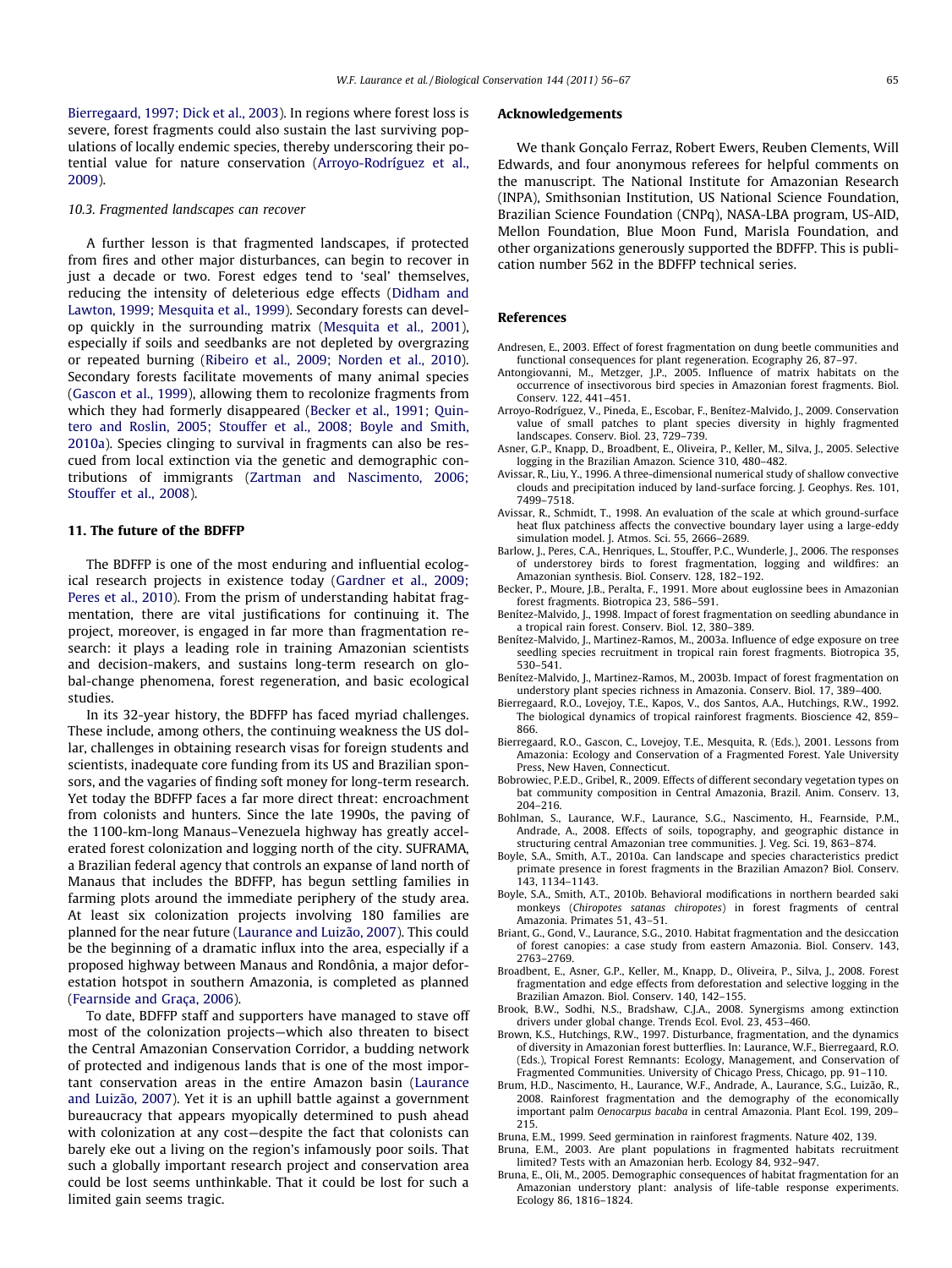- <span id="page-10-0"></span>Bruna, E.M., Vasconcelos, H.L., Heredia, S., 2005. The effect of habitat fragmentation on communities of mutualists: a test with Amazonian ants and their host plants. Biol. Conserv. 124, 209–216.
- Bührnheim, C.M., Fernandes, C.C., 2003. Structure of fish assemblages in Amazonian rainforest streams: effects of habitats and locality. Copeia 2003, 255–262.
- Camargo, J.L.C., Kapos, V., 1995. Complex edge effects on soil moisture and microclimate in central Amazonian forest. J. Trop. Ecol. 11, 205–211.
- Carvalho, K.S., Vasconcelos, H.L., 1999. Forest fragmentation in central Amazonia and its effects on litter-dwelling ants. Biol. Conserv. 91, 151–158.
- Chambers, J.Q., Higuchi, N., Schimel, J.P., 1998. Ancient trees in Amazonia. Nature 391, 135–136.
- Chazdon, R.L., Harvey, C.A., Komar, O., Griffith, D.M., Ferguson, B.G., Martinez-Ramos, M., Morales, H., Nigh, R., Soto-Pinto, L., van Breugel, M., Philpott, S.M., 2008. Beyond reserves: a research agenda for conserving biodiversity in humanmodified tropical landscapes. Biotropica 41, 142–153.
- Cochrane, M.A., Laurance, W.F., 2002. Fire as a large-scale edge effect in Amazonian forests. J. Trop. Ecol. 18, 311–325.
- Cochrane, M.A., Laurance, W.F., 2008. Synergisms among fire, land use, and climate change in the Amazon. Ambio 37, 522–527.
- Cramer, J.M., Mesquita, R., Bentos, T., Moser, B., Williamson, G.B., 2007a. Forest fragmentation reduces seed dispersal of Duckeodendron cestroides, a Central Amazon endemic. Biotropica 39, 709–718.
- Cramer, J.M., Mesquita, R., Williamson, G.B., 2007b. Forest fragmentation differentially affects seed dispersal of large and small-seeded tropical trees. Biol. Conserv. 137, 415–423.
- D'Angelo, S., Andrade, A., Laurance, S.G., Laurance, W.F., Mesquita, R., 2004. Inferred causes of tree mortality in fragmented and intact Amazonian forests. J. Trop. Ecol. 20, 243–246.
- da Silva, J.M.C., Tabarelli, M., 2000. Tree species impoverishment and the future flora of the Atlantic forest of northeast Brazil. Nature 404, 72–74.
- Develey, P., Stouffer, P.C., 2001. Roads affect movements by understory mixed-species flocks in central Amazonian Brazil. Conserv. Biol. 15, 1416–1422. Diamond, J.M., Bishop, K.D., Balen, S.V., 1987. Bird survival in an isolated Javan
- woodland: island or mirror? Conserv. Biol. 1, 132–142. Dick, C.W., 2001. Genetic rescue of remnant tropical trees by an alien pollinator.
- Proc. Roy. Soc. B 268, 2391–2396.
- Dick, C.W., Etchelecu, G., Austerlitz, F., 2003. Pollen dispersal of tropical trees (Dinizia excelsa: Fabaceae) by native insects and African honeybees in pristine and fragmented Amazonian rainforest. Mol. Ecol. 12, 753–764.
- Didham, R.K., Hammond, P.M., Lawton, J.H., Eggleton, P., Stork, N.E., 1998a. Beetle species responses to tropical forest fragmentation. Ecol. Monogr. 68, 295–303.
- Didham, R.K., Lawton, J.H., 1999. Edge structure determines the magnitude of changes in microclimate and vegetation structure in tropical forest fragments. Biotropica 31, 17–30.
- Didham, R.K., Lawton, J.H., Hammond, P.M., Eggleton, P., 1998b. Trophic structure stability and extinction dynamics of beetles (Coleoptera) in tropical forest fragments. Proc. Roy. Soc. B 353, 437–451.
- Fáveri, S.B., Vasconcelos, H.L., Dirzo, R., 2008. Effects of Amazonian forest fragmentation on the interaction between plants, insect herbivores, and their natural enemies. J. Trop. Ecol. 24, 57–64.
- Fearnside, P.M., 2001. Soybean cultivation as a threat to the environment in Brazil. Environ. Conserv. 28, 23–38.
- Fearnside, P.M., Graça, P.M.L.A., 2006. BR-319: Brazil's Manaus–Porto Velho highway and the potential impact of linking the arc of deforestation to central Amazonia. Environ. Manage. 38, 705–716.
- Ferraz, G., Nichols, J.D., Hines, J., Stouffer, P.C., Bierregaard, R.O., Lovejoy, T.E., 2007. A large-scale deforestation experiment: effects of patch area and isolation on Amazon birds. Science 315, 238–241.
- Ferraz, G., Russell, G.J., Stouffer, P.C., Bierregaard, R.O., Pimm, S.L., Lovejoy, T.E., 2003. Rates of species loss from Amazonian forest fragments. Proc. Nat. Acad. Sci. USA 100, 14069–14073.
- Finer, M., Jenkins, C., Pimm, S.L., Keane, B., Ross, C., 2008. Oil and gas projects in the western Amazon: threats to wilderness, biodiversity, and indigenous peoples. PLoS ONE 3, e2932.
- Fowler, H.G., Silva, C.A., Ventincinque, E., 1993. Size, taxonomic and biomass distributions of flying insects in central Amazonia: forest edge vs. Understory. Rev. Biol. Trop. 41, 755–760.
- Gardner, T.A., Barlow, J., Chazdon, R., Ewers, R., Harvey, C., Peres, C.A., Sodhi, N.S., 2009. Prospects for tropical forest biodiversity in a human-modified world. Ecol. Lett. 12, 561–582.
- Gascon, C., 1993. Breeding habitat use by Amazonian primary-forest frog species at the forest edge. Biodiv. Conserv. 2, 438–444.
- Gascon, C., Lovejoy, T.E., Bierregaard, R.O., Malcolm, J.R., Stouffer, P.C., Vasconcelos, H., Laurance, W.F., Zimmerman, B., Tocher, M., Borges, S., 1999. Matrix habitat and species persistence in tropical forest remnants. Biol. Conserv. 91, 223–229.
- Gibbs, H.K., Reusch, A.S., Achard, F., Clayton, M.K., Holmgren, P., Ramankutty, N., Foley, J.A., 2010. Tropical forests were the primary sources of new agricultural lands in the 1980s and 1990s. Proc. Nat. Acad. Sci. USA 107, 16732–16737.
- Gilbert, B., Laurance, W.F., Leigh, E.G., Nascimento, H., 2006. Can neutral theory predict the responses of Amazonian tree communities to forest fragmentation? Am. Nat. 168, 304–317.
- Gilbert, K.A., Setz, E.Z.F., 2001. Primates in a fragmented landscape: six species in central Amazonia. In: Laurance, W.F., Bierregaard, R.O. (Eds.), Tropical Forest Remnants: Ecology, Management and Conservation of Fragmented Communities. University of Chicago Press, Chicago, pp. 207–221.
- Girão, L.C., Lopes, A.V., Tabarelli, M., Bruna, E.M., 2007. Changes in tree reproductive traits reduce functional diversity in a fragmented Atlantic forest landscape. PLoS ONE 2, e908. doi:[10.1371/journal.pone.0000908.](http://dx.doi.org/10.1371/journal.pone.0000908)
- Groeneveld, J., Alves, L., Bernacci, L., Catharino, E., Knogge, C., Metzger, J., Pütz, S., Huth, A., 2009. The impact of fragmentation and density regulation on forest succession in the Atlantic rain forest. Ecol. Model. 220, 2450–2459.
- Harper, L.H., 1989. The persistence of ant-following birds in small Amazonian forest fragments. Acta Amazonica 19, 249–263.
- Hubbell, S.P., 2001. The Neutral Theory of Biodiversity and Biogeography. Princeton University Press, Princeton, New Jersey.
- Janzen, D.H., 1983. No park is an island: Increase in interference from outside as park size increases. Oikos 41, 402–410.
- Jorge, M.L., 2008. Effects of forest fragmentation on two sister genera of Amazonian rodents (Myoprocta acouchy and Dasyprocta leporina). Biol. Conserv. 141, 617– 623.
- Kapos, V., 1989. Effects of isolation on the water status of forest patches in the Brazilian Amazon. J. Trop. Ecol. 5, 173–185.
- Killeen, T.J., 2007. A Perfect Storm in the Amazon Wilderness: Development and Conservation in the Context of the Initiative for the Integration of the Regional Infrastructure of South America (IIRSA). Conservation International, Washington, DC.
- Klein, B.C., 1989. Effects of forest fragmentation on dung and carrion beetle communities in central Amazonia. Ecology 70, 1715–1725.
- Laurance, S.G., 2004. Responses of understory rain forest birds to road edges in central Amazonia. Ecol. Appl. 14, 1344–1357.
- Laurance, S.G., Gomez, M.S., 2005. Clearing width and movements of understory rainforest birds. Biotropica 37, 149–152.
- Laurance, S.G., Laurance, W.F., Andrade, A., Fearnside, P.M., Harms, K., Luizão, R., 2010. Influence of soils and topography on Amazonian tree diversity: a landscape-scale study. J. Veg. Sci. 21, 96–106.
- Laurance, S.G., Laurance, W.F., Nascimento, H., Andrade, A., Fearnside, P.M., Rebello, E., Condit, R., 2009a. Long-term variation in Amazon forest dynamics. J. Veg. Sci. 20, 323–333.
- Laurance, S.G., Stouffer, P.C., Laurance, W.F., 2004. Effects of road clearings on movement patterns of understory rainforest birds in central Amazonia. Conserv. Biol. 18, 1099–1109.
- Laurance, W.F., 1991. Ecological correlates of extinction proneness in Australian tropical rainforest mammals. Conserv. Biol. 5, 79–89.
- Laurance, W.F., 2001. The hyper-diverse flora of the central Amazon: an overview. In: Bierregaard, R.O., Gascon, C., Lovejoy, T.E., Mesquita, R. (Eds.), Lessons from Amazonia: Ecology and Conservation of a Fragmented Forest. Yale University Press, New Haven, Connecticut, pp. 47–53.
- Laurance, W.F., 2002. Hyperdynamism in fragmented habitats. J. Veg. Sci. 13, 595–602. Laurance, W.F., 2004. Forest–climate interactions in fragmented tropical
- landscapes. Phil. Trans. Roy. Soc. B 359, 345–352. Laurance, W.F., 2005. When bigger is better: the need for Amazonian megareserves.
- Trends Ecol. Evol. 20, 645–648.
- Laurance, W.F., 2007. Have we overstated the tropical biodiversity crisis? Trends Ecol. Evol. 22, 65–70.
- Laurance, W.F., 2008. Theory meets reality: how habitat fragmentation research has transcended island biogeographic theory. Biol. Conserv. 141, 1731–1744.
- Laurance, W.F., Bierregaard, R.O. (Eds.), 1997. Tropical Forest Remnants: Ecology, Management, and Conservation of Fragmented Communities. University of Chicago Press, Chicago.
- Laurance, W.F., Cochrane, M.A., 2001. Synergistic effects in fragmented landscapes. Conserv. Biol. 15, 1488–1489.
- Laurance, W.F., Cochrane, M., Bergen, S., Fearnside, P.M., Delamonica, P., Barber, C., D'Angelo, S., Fernandes, T., 2001a. The future of the Brazilian Amazon. Science 291, 438–439.
- Laurance, W.F., Delamonica, P., Laurance, S.G., Vasconcelos, H.L., Lovejoy, T.E., 2000. Rainforest fragmentation kills big trees. Nature 404, 836.
- Laurance, W.F., Ferreira, L.V., Rankin-de Merona, J.M., Laurance, S.G., 1998a. Rain forest fragmentation and the dynamics of Amazonian tree communities. Ecology 79, 2032–2040.
- Laurance, W.F., Ferreira, L.V., Rankin-de Merona, J.M., Laurance, S.G., Hutchings, R., Lovejoy, T.E., 1998b. Effects of forest fragmentation on recruitment patterns in Amazonian tree communities. Conserv. Biol. 12, 460–464.
- Laurance, W.F., Goosem, M., Laurance, S.G., 2009b. Impacts of roads and linear clearings on tropical forests. Trends Ecol. Evol. 24, 659–669.
- Laurance, W.F., Laurance, S.G., Delamonica, P., 1998c. Tropical forest fragmentation and greenhouse gas emissions. For. Ecol. Manage. 110, 173–180.
- Laurance, W.F., Laurance, S.G., Ferreira, L.V., Rankin-de Merona, J., Gascon, C., Lovejoy, T.E., 1997. Biomass collapse in Amazonian forest fragments. Science 278, 1117–1118.
- Laurance, W.F., Lovejoy, T.E., Vasconcelos, H., Bruna, E., Didham, R., Stouffer, P., Gascon, C., Bierregaard, R., Laurance, S.G., Sampaio, E., 2002. Ecosystem decay of Amazonian forest fragments: a 22-year investigation. Conserv. Biol. 16, 605–618.
- Laurance, W.F., Luizão, R.C.C., 2007. Driving a wedge into the Amazon. Nature 448, 409–410.
- Laurance, W.F., Nascimento, H., Laurance, S.G., Andrade, A., Ewers, R., Harms, K., Luizão, R., Ribeiro, J., 2007. Habitat fragmentation, variable edge effects, and the landscape-divergence hypothesis. PLoS ONE 2, e1017. doi[:10.1371/](http://dx.doi.org/10.1371/journal.pone.0001017) [journal.pone.0001017.](http://dx.doi.org/10.1371/journal.pone.0001017)
- Laurance, W.F., Nascimento, H., Laurance, S.G., Andrade, A., Fearnside, P.M., Ribeiro, J., 2006a. Rain forest fragmentation and the proliferation of successional trees. Ecology 87, 469–482.